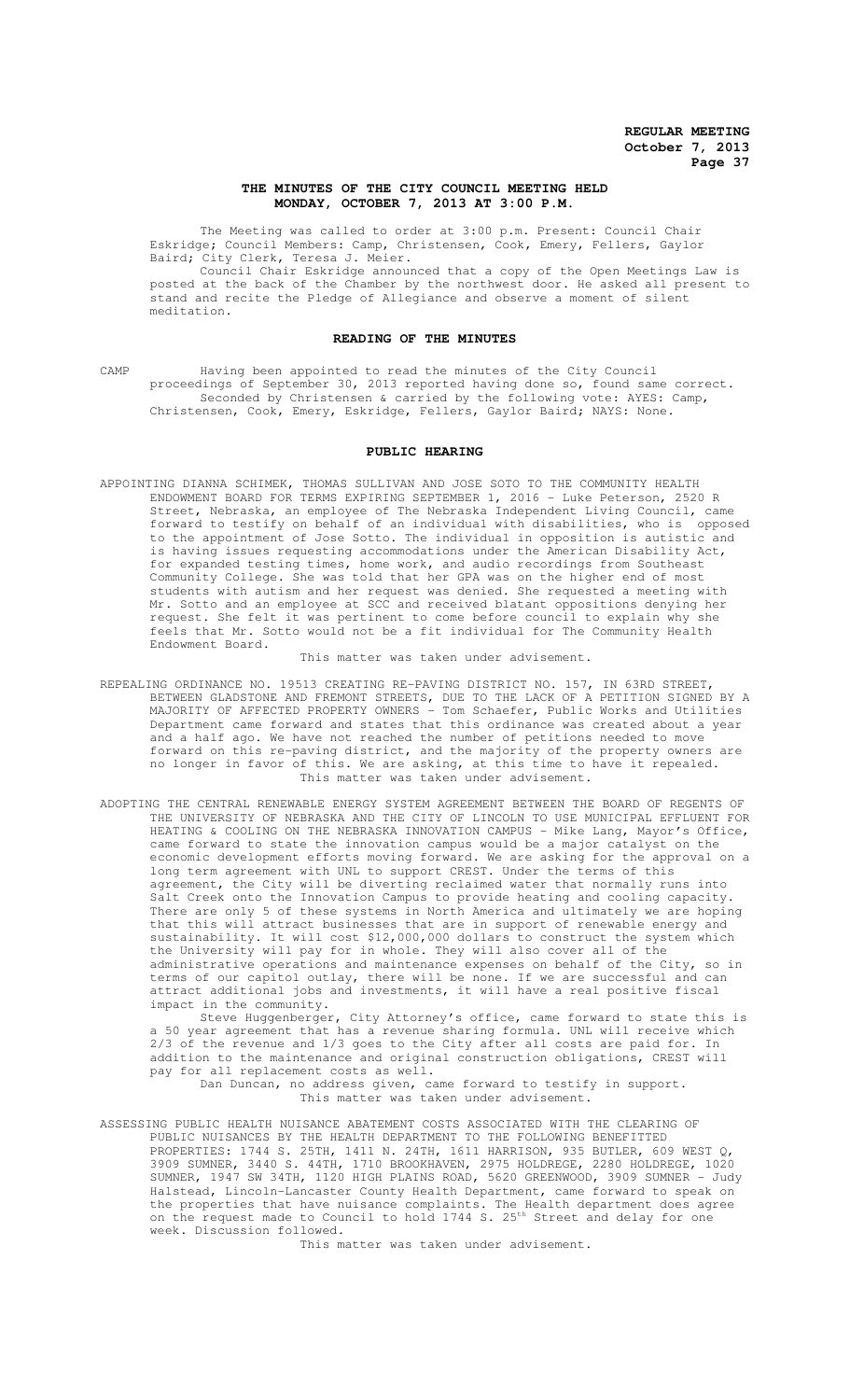WAIVER NO. 13008 – APPEAL OF KARRIE USHER FROM THE PLANNING COMMISSION APPROVAL OF THE REQUEST TO WAIVE THE REQUIREMENT OF §26.23.125 OF THE LAND SUBDIVISION ORDINANCE FOR A PEDESTRIAN WAY ASSOCIATED WITH A BLOCK LENGTH IN EXCESS OF 1,000 FEET ON PROPERTY GENERALLY LOCATED NEAR N.W. 8TH STREET AND GLACIER TRAIL - Marvin Krout, Planning Department, came forward to state that this subdivision was approved over 20 years ago. There are 33 residents petitioned to vacate the easement and 48 residents who are in favor of keeping the pedestrian walkway. The best option is to have convenient sidewalks. Mid-block pedestrian ways can be an amenity if its done right. It needs to have good visibility and surveillance from either side of the street and needs to be maintained by the homeowners association as opposed to the owners. This easement does not provide any of those options. Planning is asking to approve the waiver for the public easement. No formal concerns and liability to the City if the waiver is approved.

Val Nickell, 2861 Homeland Place, came forward to testify, in support. Dianne McFee, no address given, came forward to testify, in support. Karrie Usher, 2830 Homeland Place, came forward to testify, in opposition.

Jamie Ferris, 2819 N.W.  $8<sup>th</sup>$  Street, came forward to testify, in opposition.

William Dunn, 2848 Homeland Place, came forward to testify, in support. Dianne McFee,no address given, came forward for rebuttal and to answer questions. Discussion followed.

This matter was taken under advisement.

APPROVING AN AMENDMENT TO AGREEMENT BETWEEN THE CITY OF LINCOLN AND THE LEAGUE OF HUMAN DIGNITY FOR THE ANNUAL REQUIREMENTS OF STARTRAN'S SPECIAL TRANSPORTATION PROGRAMS, PURSUANT TO BID NO. 11-204, TO EXTEND THE AGREEMENT TERM FOR TWO YEARS FROM OCTOBER 31, 2013 THROUGH OCTOBER 30, 2015 - Bob Walla, Purchasing, came forward to explain that this is a renewal of a two year term for the Council approval.

This matter was taken under advisement.

- APPROVING A CONTRACT AGREEMENT BETWEEN THE CITY OF LINCOLN AND HILAND DAIRY FOODS COMPANY FOR THE ANNUAL SUPPLY OF MILK AND DAIRY PRODUCTS FOR THE LINCOLN AREA AGENCY ON AGING FOR A TWO YEAR TERM - Bob Walla, Purchasing, came forward to explain that this is a two year contract with the University of Nebraska for milk supply for the downtown senior center. Discussion followed. This matter was taken under advisement.
- APPROVING A CONTRACT AGREEMENT BETWEEN THE CITY OF LINCOLN, LANCASTER COUNTY, THE LINCOLN-LANCASTER COUNTY PUBLIC BUILDING COMMISSION AND SEMINOLE ENERGY SERVICES LLC FOR THE ANNUAL SUPPLY OF NATURAL GAS FOR CITY AND COUNTY OWNED PROPERTY FOR A FOUR YEAR TERM - Bob Walla, Purchasing, came forward to state this is a mulitentity contract. This is where the gas is supplied to the meter and Black Hills owns it from that point on. This is actually purchasing the fuel itself. This matter was taken under advisement.
- APPROVING THE FIRST AMENDMENT TO THE INTERLOCAL AGREEMENT BETWEEN THE CITY OF LINCOLN AND LANCASTER COUNTY TO REVISE PROVISIONS REGARDING THE ADMINISTRATION AND USE OF THE KENO HUMAN SERVICES PREVENTION FUND, THE INVESTMENT OF MONIES IN THE ENDOWMENT FUND, AND THE ADOPTION OF NEW KENO HUMAN SERVICES PREVENTION FUND GUIDELINES - Rod Confer, City Attorney, came forward to state that the primary reason for this agreement is to establish a public endowment fund with the Keno services money. The Keno committee decided to accumulate the earnings until they reach a 1,000,000 million level. They decided to invest that into a public endowment fund which allows more freedom to make a better return than before. This is also making some slight changes to the guidelines for applying for grants.

This matter was taken under advisement.

- CREATING SPECIAL ASSESSMENT RE-PAVING DISTRICT NO. 158 FOR THE PURPOSE OF RECONSTRUCTING PORTIONS OF 66TH STREET, ALMIRA LANE, MARCUS ROAD, AND ANNS COURT WITHIN THE COUNTRY MEADOWS HOMEOWNERS ASSOCIATION BOUNDARIES, AND ASSESSING THE COSTS THEREOF AGAINST THE BENEFITTED PROPERTIES - Don Taute, Assistant City Attorney, stated this could be amended to either include all of the streets or parts of the streets. If it is to be delayed, the stakeholders can look at other options and then Public Works can see what other projects are impacted and what the funding availability would be. Discussion followed. This matter was taken under advisement.
- AMENDING SECTION 5.04.070 OF THE LINCOLN MUNICIPAL CODE, SALE TO MINORS AND INCAPACITATED PERSONS PROHIBITED, TO DELETE THE OFFENSE OF SELLING, GIVING, DISPOSING OF, EXCHANGING, DELIVERING, OR PERMITTING THE SALE, GIFT, OR PROCURING OF ANY ALCOHOLIC LIQUORS TO A MINOR OR INCAPACITATED PERSON AS THE STATE STATUTE PENALTY FOR SAID OFFENSE IS GREATER THAN AUTHORIZED FOR THE CITY - Rod Confer, City Attorney, came forward to clarify that the City is getting rid of this ordinance in regards to these offenses, and will now be prosecuting individuals under the County Attorney's office and charged under the state statute. Discussion followed.

This matter was taken under advisement.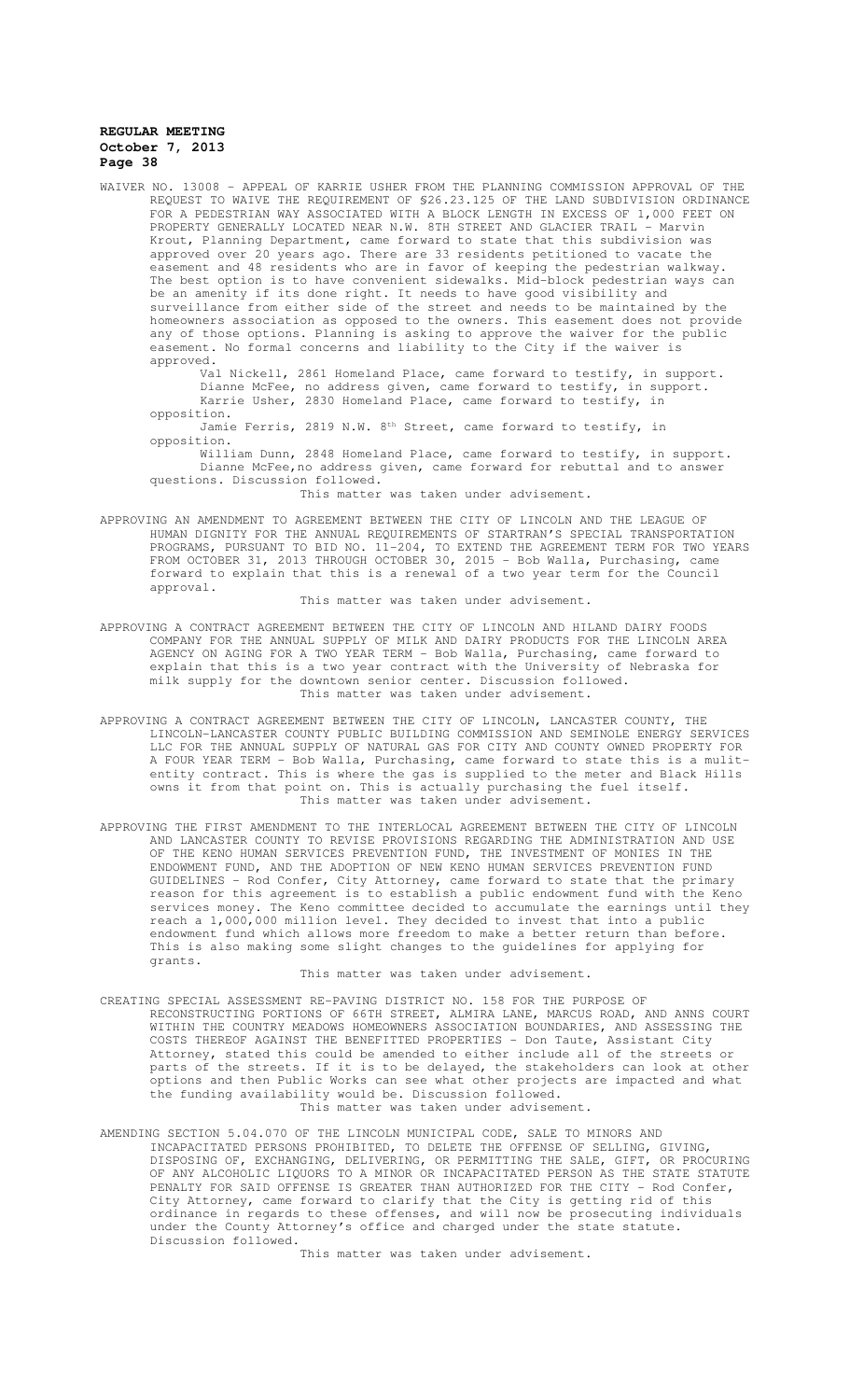AMENDING CHAPTER 5.04 OF THE LINCOLN MUNICIPAL CODE, ALCOHOLIC LIQUOR, BY REPEALING SECTIONS 5.04.080 (FURNISHING FALSE IDENTIFICATION), 5.04.090 (MINORS, MISREPRESENTING AGE), 5.04.100 (MINORS, POSSESSION OF ALCOHOL), 5.04.160 (PLACES WHERE DRINKING PROHIBITED), AND 5.04.165 (OPEN CONTAINERS IN VEHICLES), AND AMENDING CHAPTER 9.16 OF THE LINCOLN MUNICIPAL CODE, OFFENSES AGAINST PUBLIC DECENCY, BY REPEALING SECTIONS 9.16.025 (MARIJUANA DEFINED), 9.16.030 (TOXIC COMPOUNDS DEFINED), 9.16.035 (PARAPHERNALIA DEFINED), 9.16.105 (PARAPHERNALIA, USE OR POSSESSION, UNLAWFUL, PENALTY), 9.16.110 (TOXIC COMPOUNDS, UNLAWFUL USE), 9.16.120 (TOXIC COMPOUNDS, UNLAWFUL POSSESSION), 9.16.130 (TOXIC COMPOUNDS, UNLAWFUL SALE), 9.16.140 (TOXIC COMPOUNDS, PENALTY FOR VIOLATIONS), 9.16.145 (POSSESSION OF MARIJUANA, ONE OUNCE OR LESS, UNLAWFUL, PENALTY) AND INCORPORATING SAID OFFENSES AND PENALTIES INTO ONE CHAPTER BY ADDING NEW CHAPTER 9.48 ENTITLED "ALCOHOL AND DRUG OFFENSES" CONSISTING OF SECTION 9.48.010, DEFINITIONS; SECTION 9.48.020, FURNISHING FALSE IDENTIFICATION; SECTION<br>9.48.030, MINORS, MISREPRESENTING AGE: SECTION 9.48.040, MINORS, POSSESSION OR 9.48.030, MINORS, MISREPRESENTING AGE; SECTION 9.48.040, MINORS, POSSESSION OR CONSUMPTION OF ALCOHOLIC LIQUOR PROHIBITED; SECTION 9.48.050, CONSUMING ALCOHOLIC LIQUOR IN PUBLIC PROHIBITED; SECTION 9.48.060, CONSUMPTION IN UNLICENSED PREMISES PROHIBITED; 9.48.070, CONSUMPTION INSIDE VEHICLES PROHIBITED; SECTION 9.48.080, OPEN ALCOHOLIC BEVERAGE CONTAINER IN MOTOR VEHICLE PROHIBITED; SECTION 9.48.090, POSSESSION OF MARIJUANA, ONE OUNCE OR LESS, UNLAWFUL, PENALTY; SECTION 9.48.100, TOXIC COMPOUNDS, UNLAWFUL USE; SECTION 9.48.110, TOXIC COMPOUNDS, UNLAWFUL POSSESSION; SECTION 9.48.120 TOXIC COMPOUNDS, UNLAWFUL SALE; SECTION 9.48.130, PARAPHERNALIA, USE OR POSSESSION, UNLAWFUL, PENALTY; SECTION 9.48.140,VIOLATIONS, PENALTY; AND SECTION 9.48.150, SEVERABILITY AND SAVINGS CLAUSE; AMENDING SECTION 9.20.100 OF THE LINCOLN MUNICIPAL CODE TO DELETE THE MINIMUM FINES FOR FURNISHING FALSE IDENTIFICATION, MISREPRESENTING AGE, MINOR IN POSSESSION OF ALCOHOL, AND CONSUMING ALCOHOL IN PROHIBITED PLACES TO MAINTAIN CONFORMITY WITH STATE STATUTE - Rod Confer, City Attorney, came forward to clarify that the purpose of this change is to put all of the drug and liquor offenses into one separate chapter for organizational purposes and making them easier to find. In addition, we are amending the penalty provisions and making them the same as the state statute. Discussion followed.

This matter was taken under advisement.

# **COUNCIL ACTION**

# **REPORTS OF CITY OFFICERS**

APPOINTING JAMES HEWITT TO THE HISTORIC PRESERVATION COMMISSION FOR A TERM EXPIRING APRIL 15, 2016 - CLERK read the following resolution, introduced by Leirion Gaylord Baird, who moved its adoption:

A-87583 BE IT RESOLVED by the City Council of the City of Lincoln, Nebraska: That the appointment of James Hewitt to the Historic Preservation

Commission for a term expiring August 15, 2016, is hereby approved. Introduced by Leirion Gaylor Baird Seconded by Camp and carried by the following vote: AYES: Camp,

Christensen, Cook, Emery, Eskridge, Fellers, Gaylor Baird; NAYS: None.

REAPPOINTING JANET GOODMAN-BANKS, OLGA R. KANNE AND COLETTE M. POLITE TO THE MULTICULTURAL ADVISORY COMMITTEE FOR TERMS EXPIRING SEPTEMBER 18, 2016 - CLERK read the following resolution, introduced by Leirion Gaylord Baird, who moved its adoption:

A-87584 BE IT RESOLVED by the City Council of the City of Lincoln, Nebraska: That the reappointments of Janet Goodman-Banks, Olga R. Kanne and Colette M. Polite to the Multicultural Advisory Committee for terms expiring September

18, 2016, are hereby approved. Introduced by Leirion Gaylor Baird Seconded by Camp and carried by the following vote: AYES: Camp,

Christensen, Cook, Emery, Eskridge, Fellers, Gaylor Baird; NAYS: None.

REAPPOINTING TINA UDELL TO THE COMMUNITY HEALTH ENDOWMENT BOARD FOR A TERM EXPIRING SEPTEMBER 1, 2016 - CLERK read the following resolution, introduced by Leirion

Gaylord Baird, who moved its adoption:<br>A-87585 BE IT RESOLVED by the City Counc A-87585 BE IT RESOLVED by the City Council of the City of Lincoln, Nebraska: That the reappointment of Tina Udell to the Community Health Endowment Board for a term expiring September 1, 2016, is hereby approved.

Introduced by Leirion Gaylor Baird Seconded by Camp and carried by the following vote: AYES: Camp, Christensen, Cook, Emery, Eskridge, Fellers, Gaylor Baird; NAYS: None.

APPOINTING DIANNA SCHIMEK, THOMAS SULLIVAN AND JOSE SOTO TO THE COMMUNITY HEALTH ENDOWMENT BOARD FOR TERMS EXPIRING SEPTEMBER 1, 2016 - CLERK read the following resolution, introduced by Leirion Gaylord Baird, who moved its adoption:

A-87856 BE IT RESOLVED by the City Council of the City of Lincoln, Nebraska: That the appointments of DiAnna Schimek, Thomas Sullivan and Jose Soto to the Community Health Endowment Board for terms expiring September 1, 2016, are hereby approved.

Introduced by Leirion Gaylor Baird Seconded by Camp and carried by the following vote: AYES: Camp, Christensen, Cook, Emery, Eskridge, Fellers, Gaylor Baird; NAYS: None.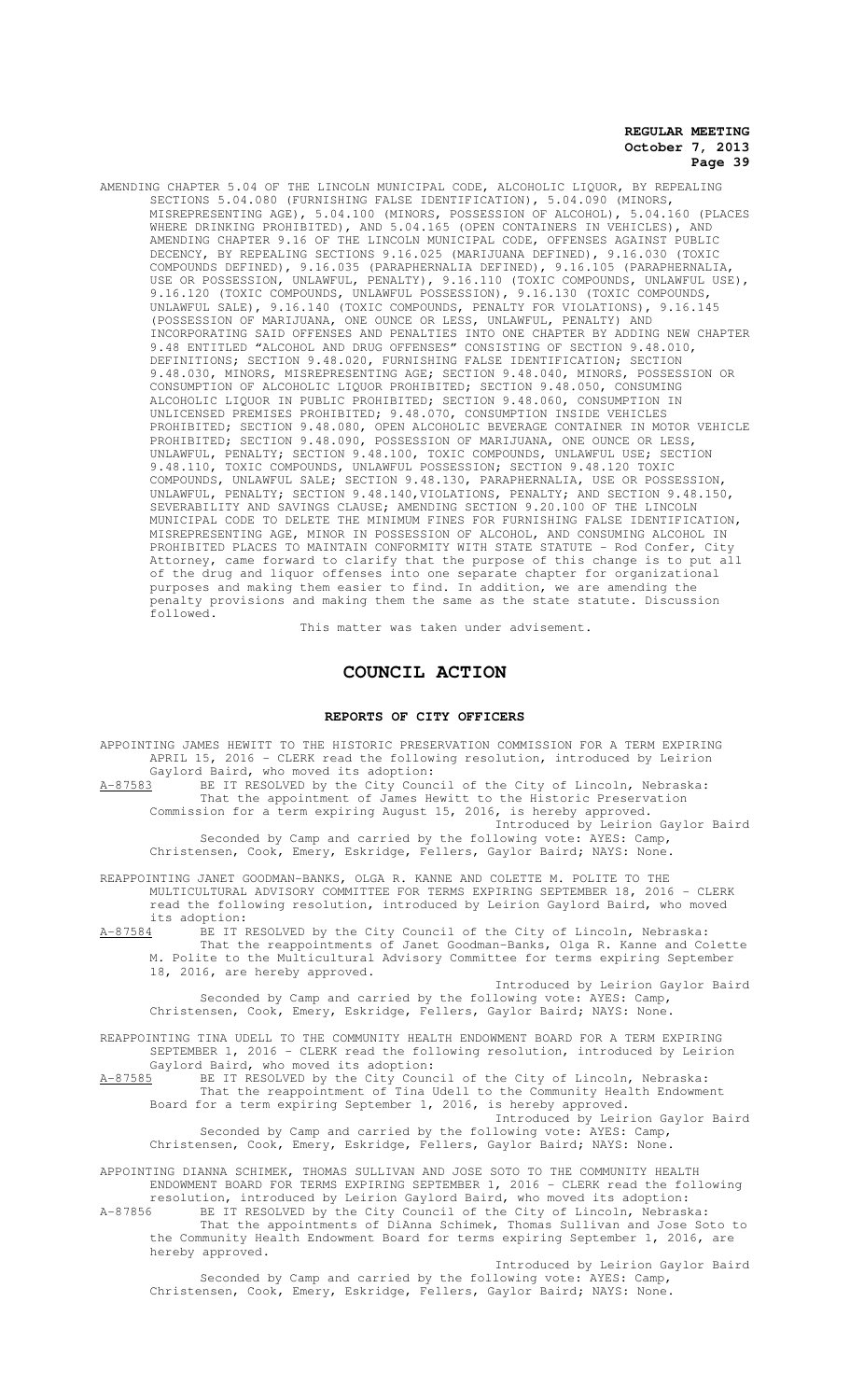CLERK'S LETTER AND MAYOR'S APPROVAL OF RESOLUTIONS AND ORDINANCES PASSED BY THE CITY COUNCIL ON SEPTEMBER 23, 2013 - CLERK presented said report which was placed on file in the Office of the City Clerk. **(27-1)**

#### **PETITIONS & COMMUNICATIONS**

- SETTING THE HEARING DATE OF MONDAY, OCTOBER 21, 2013 AT 3:00 P.M. FOR THE APPLICATION OF KIECHEL FINE ART LLC DBA KIECHEL FINE ART FOR A CLASS C LIQUOR LICENSE LOCATED AT 1208 O STREET - CLERK read the following resolution, introduced by Doug Emery, who moved its adoption:
- A-87587 BE IT RESOLVED by the City Council, of the City of Lincoln, that a hearing date is hereby set for Monday, October 21, 2013, at 3:00 p.m. or as soon thereafter as possible in the City Council Chambers, County-City Building, 555 S. 10th St., Lincoln, NE for the application of Kiechel Fine Art LLC dba Kiechel Fine Art for a Class C liquor license located at 1208 O Street. If the Police Dept. is unable to complete the investigation by said time, a new hearing date will be set.

Introduced by Doug Emery Seconded by Camp and carried by the following vote: AYES: Camp, Christensen, Cook, Emery, Eskridge, Fellers, Gaylor Baird; NAYS: None.

SETTING THE HEARING DATE OF MONDAY, OCTOBER 21, 2013 AT 3:00 P.M. FOR THE APPLICATION OF WHITEHEAD OIL COMPANY DBA U-STOP 2 FOR A CLASS D LIQUOR LICENSE LOCATED AT 240 NORTH 17TH STREET - CLERK read the following resolution, introduced by Doug Emery, who moved its adoption:<br>A-87588 BE IT RESOLVED by the Ci

BE IT RESOLVED by the City Council, of the City of Lincoln, that a hearing date is hereby set for Monday, October 21, 2013, at 3:00 p.m. or as soon thereafter as possible in the City Council Chambers, County-City Building, 555 S. 10th St., Lincoln, NE for the application of Whitehead Oil Company dba U-Stop 2 for a Class D liquor license located at 240 North 17th Street. If the Police Dept. is unable to complete the investigation by said time,

a new hearing date will be set. Introduced by Doug Emery

Seconded by Camp and carried by the following vote: AYES: Camp, Christensen, Cook, Emery, Eskridge, Fellers, Gaylor Baird; NAYS: None.

SETTING THE HEARING DATE OF MONDAY, OCTOBER 21, 2013 AT 3:00 P.M. FOR THE APPLICATION OF WHITEHEAD OIL COMPANY DBA U-STOP 3 FOR A CLASS D LIQUOR LICENSE LOCATED AT 610 SOUTH 10TH STREET - CLERK read the following resolution, introduced by Doug Emery, who moved its adoption:<br>A-87589 BE IT RESOLVED by the Ci

BE IT RESOLVED by the City Council, of the City of Lincoln, that a hearing date is hereby set for Monday, October 21, 2013, at 3:00 p.m. or as soon thereafter as possible in the City Council Chambers, County-City Building, 555 S. 10th St., Lincoln, NE for the application of Whitehead Oil Company dba U-Stop 3 for a Class D liquor license located at 610 South 10th Street. If the Police Dept. is unable to complete the investigation by said time, a new hearing date will be set.

Introduced by Doug Emery Seconded by Camp and carried by the following vote: AYES: Camp, Christensen, Cook, Emery, Eskridge, Fellers, Gaylor Baird; NAYS: None.

SETTING THE HEARING DATE OF MONDAY, OCTOBER 21, 2013 AT 3:00 P.M. FOR THE APPLICATION OF WHITEHEAD OIL COMPANY DBA U-STOP 5 FOR A CLASS D LIQUOR LICENSE LOCATED AT 8231 E. O STREET - CLERK read the following resolution, introduced by Doug Emery, who moved its adoption:<br>A-87590 BE IT RESOLVED by the C

BE IT RESOLVED by the City Council, of the City of Lincoln, that a hearing date is hereby set for Monday, October 21, 2013, at 3:00 p.m. or as soon thereafter as possible in the City Council Chambers, County-City Building, 555 S. 10th St., Lincoln, NE for the application of Whitehead Oil Company dba U-Stop 5 for a Class D liquor license located at 8231 E. O Street. If the Police Dept. is unable to complete the investigation by said time, a new hearing date will be set.

Introduced by Doug Emery Seconded by Camp and carried by the following vote: AYES: Camp, Christensen, Cook, Emery, Eskridge, Fellers, Gaylor Baird; NAYS: None.

SETTING THE HEARING DATE OF MONDAY, OCTOBER 21, AT 3:00 P.M. FOR THE APPLICATION OF WHITEHEAD OIL COMPANY DBA U-STOP 6 FOR A CLASS D LIQUOR LICENSE LOCATED AT 942 S. 27TH STREET - CLERK read the following resolution, introduced by Doug Emery,

who moved its adoption:<br>A-87591 BE IT RESOLVED by BE IT RESOLVED by the City Council, of the City of Lincoln, that a hearing date is hereby set for Monday, October 21, 2013, at 3:00 p.m. or as soon thereafter as possible in the City Council Chambers, County-City Building, 555 S. 10th St., Lincoln, NE for the application of Whitehead Oil Company dba U-Stop 6 for a Class D liquor license located at 942 S. 27th Street.

If the Police Dept. is unable to complete the investigation by said time, a new hearing date will be set.

Introduced by Doug Emery Seconded by Camp and carried by the following vote: AYES: Camp, Christensen, Cook, Emery, Eskridge, Fellers, Gaylor Baird; NAYS: None.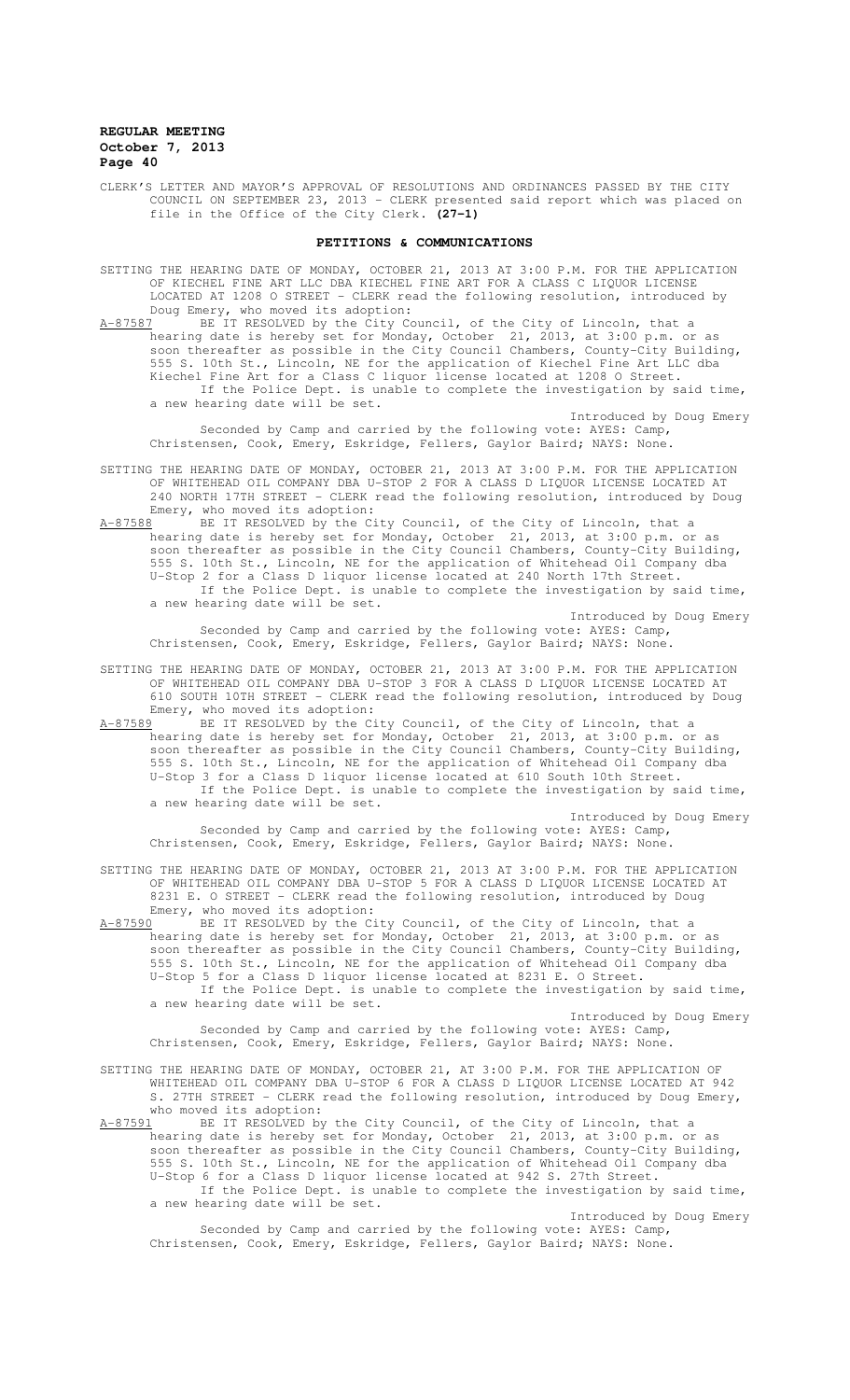SETTING THE HEARING DATE OF MONDAY, OCTOBER 21, 2013 AT 3:00 P.M. FOR THE APPLICATION OF WHITEHEAD OIL COMPANY DBA U-STOP 7 FOR A CLASS D LIQUOR LICENSE LOCATED AT 5600 S. 56TH STREET - CLERK read the following resolution, introduced by Doug Emery, who moved its adoption:

A-87592 BE IT RESOLVED by the City Council, of the City of Lincoln, that a hearing date is hereby set for Monday, October 21, 2013, at 3:00 p.m. or as soon thereafter as possible in the City Council Chambers, County-City Building, 555 S. 10th St., Lincoln, NE for the application of Whitehead Oil Company dba U-Stop 7 for a Class D liquor license located at 5600 S 56th Street. If the Police Dept. is unable to complete the investigation by said time, a new hearing date will be set. Introduced by Doug Emery

Seconded by Camp and carried by the following vote: AYES: Camp, Christensen, Cook, Emery, Eskridge, Fellers, Gaylor Baird; NAYS: None.

#### **MISCELLANEOUS REFERRALS - NONE**

#### **LIQUOR RESOLUTIONS - NONE**

### **ORDINANCES - 2ND READING & RELATED RESOLUTIONS (as required)**

REPEALING ORDINANCE NO. 19513 CREATING RE-PAVING DISTRICT NO. 157, IN 63RD STREET, BETWEEN GLADSTONE AND FREMONT STREETS, DUE TO THE LACK OF A PETITION SIGNED BY A MAJORITY OF AFFECTED PROPERTY OWNERS - CLERK read an ordinance, introduced by Leirion Gaylor Baird, repealing Ordinance No. 19513 which created Repaving District No. 157, which repaving district included all that portion of 63<sup>rd</sup> Street from Gladstone Street to Fremont Street describing the benefitted property as follows: Havelock, Block 205, Lot 10-12, S49'; Havelock, Block 205, Lot 10-12, N47'S96'; Havelock, Block 205, Lot 10-12, N46'; Havelock, Block 205, Lot 1, N92'; Havelock, Block 205, Lot 2; Havelock, Block 205, Lot 3; Havelock, Block 178, Lot 11, E1' & Lot 12; Havelock, Block 178, Lot 11, EX E1'; Havelock, Block 178, Lot 9, E6' & Lot 10; Havelock, Block 178, Lot 1-2, S50'; Havelock, Block 178, Lot 1, N92; Havelock, Block 178, Lot 2, N92'; Havelock, Block 178, Lot 3; Havelock, Block 177, Lot 6; Havelock, Block 177, Lot 5; Havelock, Block 177, Lot 4; Havelock, Block 177, Lot 7; Havelock, Block 177, Lot 8; Havelock, Block 177, Lot 9; Havelock, Block 206, Lot 5-6, N71'; Havelock, Block 206, Lot 5-7, S71'; Havelock, Block 206, Lot 4; Havelock, Block 206, Lot 7-9, N62'; Havelock, Block 206, Lot 7, S80' & W80' Lot 8; Havelock, Block 206, Lot 8, E25' S80' & S80' Lot 9; Havelock, Block 219, Lot 1-6; Havelock, Block 220, Lot 1; Havelock, Block 220, Lot 2; Havelock, Block 200, Lot 3 all in Section 9, Township 10 North, Range 7 East of the sixth principal meridian in the City of Lincoln, Lancaster County, Nebraska and providing for the payment of the cost thereof, the second time.

#### **PUBLIC HEARING - RESOLUTIONS**

ADOPTING THE CENTRAL RENEWABLE ENERGY SYSTEM AGREEMENT BETWEEN THE BOARD OF REGENTS OF THE UNIVERSITY OF NEBRASKA AND THE CITY OF LINCOLN TO USE MUNICIPAL EFFLUENT FOR HEATING & COOLING ON THE NEBRASKA INNOVATION CAMPUS - CLERK read the following resolution, introduced by Leirion Gaylor Baird, who moved its adoption: A-87593 BE IT RESOLVED by the City Council of the City of Lincoln, Nebraska: That the attached Central Renewal Energy System Agreement between the Board of Regents of the University of Nebraska and the City of Lincoln to use the effluent from the City's Theresa Street treatment plant to provide heating and cooling for the buildings on the Nebraska Innovation Campus, upon the terms as set forth in said Agreement, is hereby approved and the Mayor is authorized to execute the same and any necessary amendments on behalf of the City of Lincoln. This is a fifty year agreement by which the parties will share net revenues after the point at which all costs for the project are paid. Introduced by Leirion Gaylor Baird Seconded by Fellers and carried by the following vote: AYES: Camp, Christensen, Cook, Emery, Eskridge, Fellers, Gaylor Baird; NAYS: None. ASSESSING PUBLIC HEALTH NUISANCE ABATEMENT COSTS ASSOCIATED WITH THE CLEARING OF PUBLIC NUISANCES BY THE HEALTH DEPARTMENT TO THE FOLLOWING BENEFITTED PROPERTIES: 1744 S. 25TH, 1411 N. 24TH, 1611 HARRISON, 935 BUTLER, 609 WEST Q, 3909 SUMNER, 3440 S. 44TH, 1710 BROOKHAVEN, 2975 HOLDREGE, 2280 HOLDREGE, 1020

SUMNER, 1947 SW 34TH, 1120 HIGH PLAINS ROAD, 5620 GREENWOOD, 3909 SUMNER - Prior to reading: EMERY Moved to remove  $1744 \text{ s } 25^{\text{th}}$  to have continued Public Hearing and Action on

October 14, 2013.

Seconded by Fellers and carried by the following vote: AYES: Camp,

Christensen, Cook, Emery, Eskridge, Fellers, Gaylor Baird; NAYS: None. Clerk read the following resolution, introduced by Leirion Gaylor Baird,

who moved its adoption for approval:<br>A-87599 BE IT RESOLVED by the City Cou BE IT RESOLVED by the City Council of the City of Lincoln, Nebraska that: Pursuant to Section 8.26.040 of the Lincoln Municipal Code, the nuisance abatement costs as shown on the list which is attached hereto, marked Exhibit "A" and made a part hereof by reference, are hereby assessed against the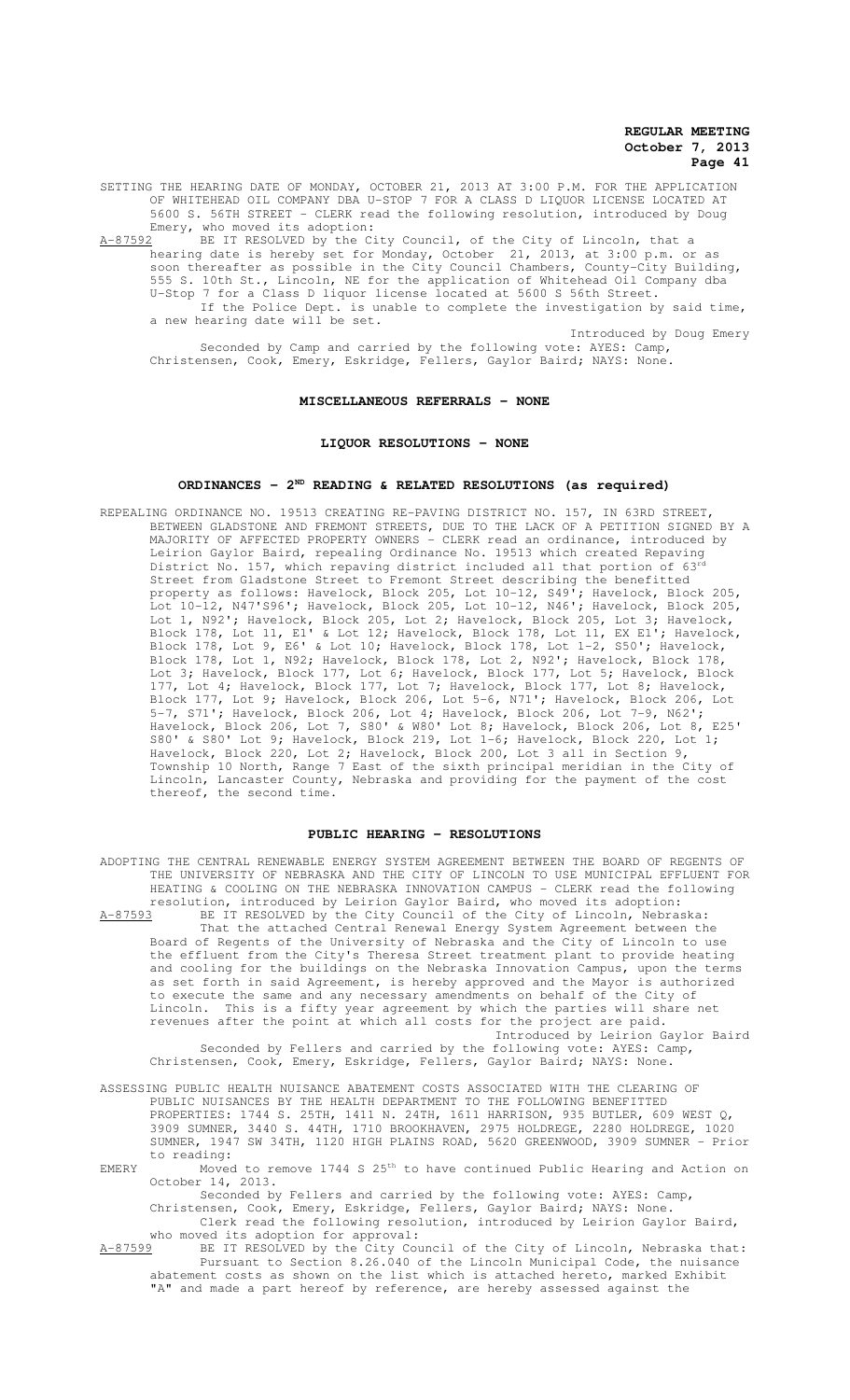property set opposite each amount as shown thereon. Said assessments shall be delinquent from and after December 1, 2013 and draw interest as provided for in Neb. Rev. Stat. § 45-104.01 for assessments.

Introduced by Leirion Gaylor Baird Seconded by Cook and carried by the following vote: AYES: Camp, Christensen, Cook, Emery, Eskridge, Fellers, Gaylor Baird; NAYS: None.

WAIVER NO. 13008 – APPEAL OF KARRIE USHER FROM THE PLANNING COMMISSION APPROVAL OF THE REQUEST TO WAIVE THE REQUIREMENT OF §26.23.125 OF THE LAND SUBDIVISION ORDINANCE FOR A PEDESTRIAN WAY ASSOCIATED WITH A BLOCK LENGTH IN EXCESS OF 1,000 FEET ON PROPERTY GENERALLY LOCATED NEAR N.W. 8TH STREET AND GLACIER TRAIL - CLERK read the following resolution, introduced by Leirion Gaylor Baird, who moved its

adoption:<br><u>A-87594</u> WHI WHEREAS, Homestead Park 8th Addition and Homestead Park 9<sup>th</sup> Addition, generally located near N.W. 8th Street and Glacier Trail were previously approved by the City of Lincoln; and

WHEREAS, pursuant to the Land Subdivision Ordinance a pedestrian way easement is required to be provided when a block length exceeds 1,000 feet in length; and

WHEREAS, pursuant to said requirement, a pedestrian way easement was required to be granted and a sidewalk installed in the pedestrian way easement over Lot 4, Block 4, Homestead Park 8th Addition and Lot 13, Block 1, Homestead Park 9th Addition generally located between N.W. 8th Street and Homeland Place approximately one block north of Glacier Trail as a condition of approval for said Additions; and

WHEREAS, Diane McFee, on behalf of the members of the Homestead Park Homeowners Association and other concerned citizens including the owners of the above described property, has requested a modification of the Land Subdivision Ordinance to waive said requirement, pursuant to § 26.31.010 of the Lincoln Municipal Code; and

WHEREAS, on September 4, 2013 the Planning Commission held a public hearing on said request and approved the waiver; and

WHEREAS, on September 18, 2013 Karrie Usher filed a notice of appeal appealing the action of the Planning Commission approving the requested waiver; and

WHEREAS, pursuant to Lincoln Municipal Code  $$26.31.010(q)(2)$  the action appealed from is deemed advisory and the City Council is authorized to take final action on the requested waiver; and

WHEREAS, the City Council finds that the design and construction of the sidewalk in the pedestrian way easement are perceived as safety issues for the neighborhood, that waiver of the sidewalk and pedestrian way easement would have little if any impact on pedestrian traffic, and that the strict application of the requirement that a pedestrian way be located in Lot 4, Block 4, Homestead Park 8th Addition and Lot 13, Block 1, Homestead Park 9th Addition, would result in actual difficulties or substantial hardship or injustice to the property owners.

NOW, THEREFORE, BE IT RESOLVED by the City of Lincoln, Nebraska: That the requested waiver of the requirement of the Land Subdivision Ordinance that a pedestrian way sidewalk be installed in Lot 4, Block 4, Homestead Park 8th Addition and Lot 13, Block 1, Homestead Park 9th Addition, is hereby approved, and the existing platted pedestrian way easement located on said lots is hereby authorized to be released.

Introduced by Leirion Gaylor Baird Seconded by Christensen and carried by the following vote: AYES: Camp, Christensen, Cook, Emery, Eskridge, Fellers, Gaylor Baird; NAYS: None.

APPROVING AN AMENDMENT TO AGREEMENT BETWEEN THE CITY OF LINCOLN AND THE LEAGUE OF HUMAN DIGNITY FOR THE ANNUAL REQUIREMENTS OF STARTRAN'S SPECIAL TRANSPORTATION PROGRAMS, PURSUANT TO BID NO. 11-204, TO EXTEND THE AGREEMENT TERM FOR TWO YEARS FROM OCTOBER 31, 2013 THROUGH OCTOBER 30, 2015 - CLERK read the following resolution, introduced by Leirion Gaylor Baird, who moved its adoption:

A-87595 BE IT RESOLVED by the City Council of the City of Lincoln, Nebraska: That the Amendment to Agreement for the Annual Requirements for Administration of StarTran's Special Transportation Programs between the City of Lincoln and the League of Human Dignity, pursuant to Bid No. 11-204, to extend the term for an additional two-year term from October 31, 2013 through October 30, 2015, upon the terms and conditions as set forth in said Amendment to Agreement, is hereby approved and the Mayor is authorized to execute the same on behalf of the City of Lincoln.

Introduced by Leirion Gaylor Baird Seconded by Emery and carried by the following vote: AYES: Camp, Christensen, Cook, Emery, Eskridge, Fellers, Gaylor Baird; Nays: None.

APPROVING A CONTRACT AGREEMENT BETWEEN THE CITY OF LINCOLN AND HILAND DAIRY FOODS COMPANY FOR THE ANNUAL SUPPLY OF MILK AND DAIRY PRODUCTS FOR THE LINCOLN AREA AGENCY ON AGING FOR A TWO YEAR TERM - CLERK read the following resolution, introduced by introduced by Leirion Gaylor Baird, who moved its adoption: A-87596 BE IT RESOLVED by the City Council of the City of Lincoln, Nebraska:

That the attached Contract Agreement between the City of Lincoln and Hiland Dairy Foods Company for the Annual Supply of Milk and Dairy Products for the Lincoln Area Agency on Aging, pursuant to the University of Nebraska/Lincoln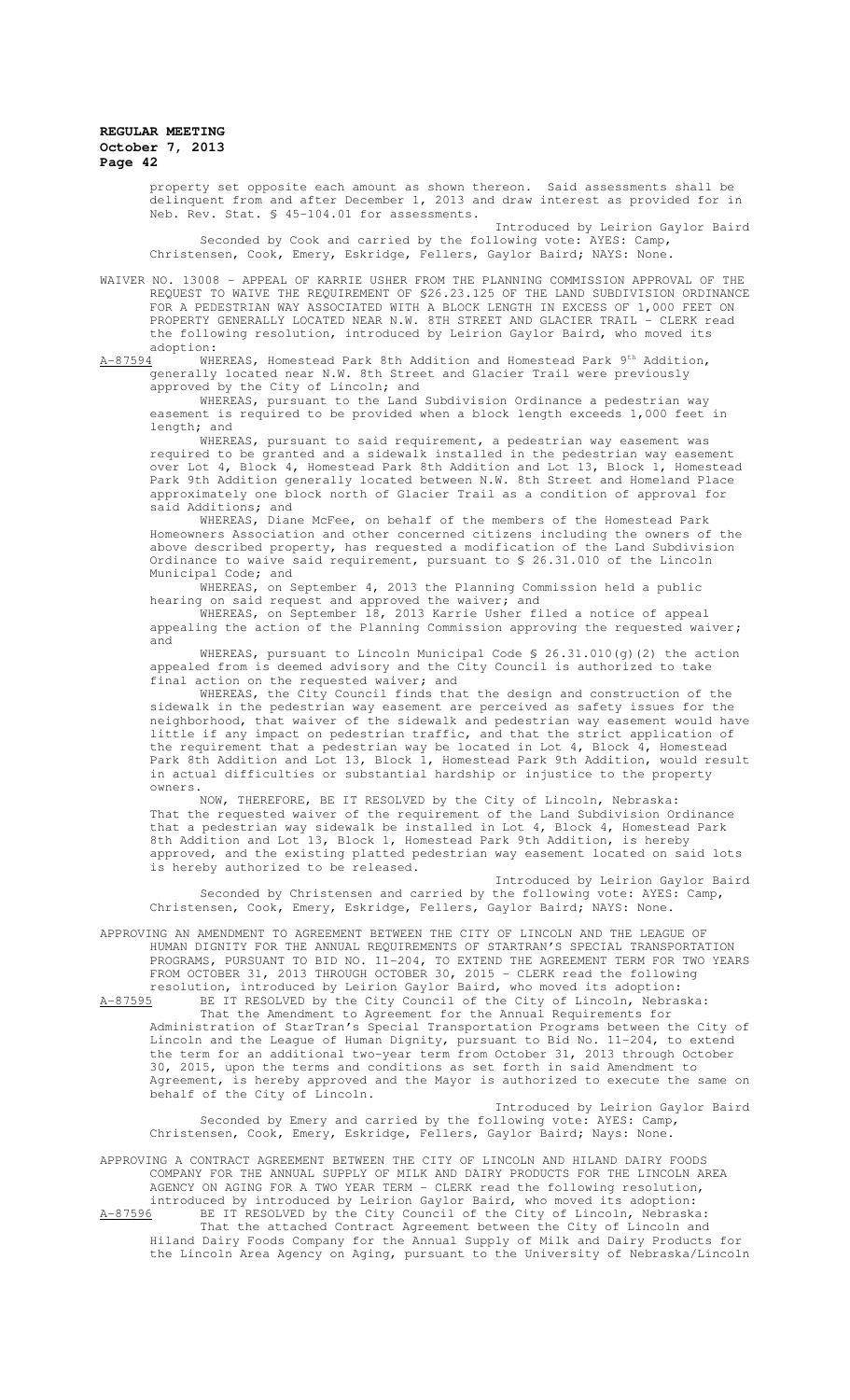RFP No. 2195-13-5010, for a two year term, upon the terms as set forth in said contract, is hereby approved and the Mayor is authorized to execute the same on behalf of the City of Lincoln.

Introduced by Leirion Gaylor Baird Seconded by Emery and carried by the follwoig vote: AYES: Camp, Christensen, Cook, Emery, Eskridge, Fellers, Gaylor Baird; Nays: None.

APPROVING A CONTRACT AGREEMENT BETWEEN THE CITY OF LINCOLN, LANCASTER COUNTY, THE LINCOLN-LANCASTER COUNTY PUBLIC BUILDING COMMISSION AND SEMINOLE ENERGY SERVICES LLC FOR THE ANNUAL SUPPLY OF NATURAL GAS FOR CITY AND COUNTY OWNED PROPERTY FOR A FOUR YEAR TERM - CLERK read the following resolution, introduced by Leirion Gaylor Baird, who moved its adoption:<br>A-87597 BE IT RESOLVED by the City Coun

A-87597 BE IT RESOLVED by the City Council of the City of Lincoln, Nebraska: That the attached Contract Agreement between the City of Lincoln, Lancaster County, the Lincoln-Lancaster County Public Building Commission and Seminole Energy Services LLC for the Annual Supply of Natural Gas for City and County owned property, pursuant to Bid No. 13-239, for a four year term with the option to renew for one additional two year term, upon the terms as set forth in said contract, is hereby approved and the Mayor is authorized to execute the same on behalf of the City of Lincoln.

Introduced by Leirion Gaylor Baird Seconded by Fellers and carried by the follwoig vote: AYES: Camp, Christensen, Cook, Emery, Eskridge, Fellers, Gaylor Baird; Nays: None.

APPROVING THE FIRST AMENDMENT TO THE INTERLOCAL AGREEMENT BETWEEN THE CITY OF LINCOLN AND LANCASTER COUNTY TO REVISE PROVISIONS REGARDING THE ADMINISTRATION AND USE OF THE KENO HUMAN SERVICES PREVENTION FUND, THE INVESTMENT OF MONIES IN THE ENDOWMENT FUND, AND THE ADOPTION OF NEW KENO HUMAN SERVICES PREVENTION FUND GUIDELINES - CLERK read the following resolution, introduced by Leirion Gaylor

Baird, who moved its adoption:<br>A-87598 WHEREAS, the City of Lin WHEREAS, the City of Lincoln and Lancaster County previously entered into an Interlocal Agreement relating to the administration and use of the proceeds in the Keno Human Services Prevention Fund ("Prevention Fund") approved by the City Council of the City of Lincoln, Nebraska with Resolution No. A-83426 dated July 18, 2005; and

WHEREAS, the parties desire to amend paragraph 3 of the Interlocal Agreement regarding administration of the Keno Human Services Prevention Fund Guidelines to provide for the deposit of \$1,000,000 from the Prevention Fund into the Keno Prevention Public Endowment Fund ("Endowment Fund"); the Finance Director's investment of the money in the Endowment Fund as directed by the City Council; that the Endowment Fund not be accessed until the Endowment Fund reaches \$1,500,000; and that all remaining Prevention Fund monies and all future City and County contributions to the Prevention Fund be utilized by the Joint Budget Committee for the annual allocation of keno awards; and

WHEREAS, Keno Human Services Prevention Fund Guidelines were attached to the Interlocal Agreement setting out Guidelines for grant application which included application forms and budget forms; and

WHEREAS, the parties further desire to revise and update the Keno Human Services Prevention Fund Guidelines.

NOW, THEREFORE, BE IT RESOLVED by the City Council of the City of Lincoln, Nebraska:

That the attached First Amendment to the Interlocal Agreement Between the City of Lincoln and the County of Lancaster, The Keno Human Services Prevention Fund, is hereby accepted and approved, and the Mayor is authorized to execute the said First Amendment on behalf of the City of Lincoln.

The City Clerk is directed to transmit an executed copy of this Resolution and two originals of the First Amendment to the Lancaster County Clerk to obtain the approval and execution of the First Amendment by the Lancaster County Board of Commissioners.

Introduced by Leirion Gaylor Baird Seconded by Fellers and carried by the following vote: AYES: Camp, Christensen, Cook, Emery, Eskridge, Fellers, Gaylor Baird; Nays: None.

# ORDINANCE - 3<sup>RD</sup> READING & RELATED RESOLUTIONS (as required)

CREATING SPECIAL ASSESSMENT RE-PAVING DISTRICT NO. 158 FOR THE PURPOSE OF RECONSTRUCTING PORTIONS OF 66TH STREET, ALMIRA LANE, MARCUS ROAD, AND ANNS COURT WITHIN THE COUNTRY MEADOWS HOMEOWNERS ASSOCIATION BOUNDARIES, AND ASSESSING THE COSTS THEREOF AGAINST THE BENEFITTED PROPERTIES - PRIOR to reading:

COOK Moved to delay action on Bill No. 13-108 for three weeks to October 28,2013.

Seconded by Emery and carried by the following vote: AYES: Camp, Christensen, Cook, Emery, Eskridge, Fellers, Gaylor Baird; NAYS: None.

CLERK Read an ordinance, introduced by Trent Fellers, creating Re-Paving District No. 158, defining the limits thereof, establishing the width of the roadway to be paved and the width of the drading to be done, providing for the curbing, guttering, and laying of sidewalks, providing for the payment of the cost thereof, designating the property to be benefitted, providing for the acquisition of easements and additional right-of-way, if necessary, and repealing all ordinances or parts of ordinances in conflict herewith, the third time.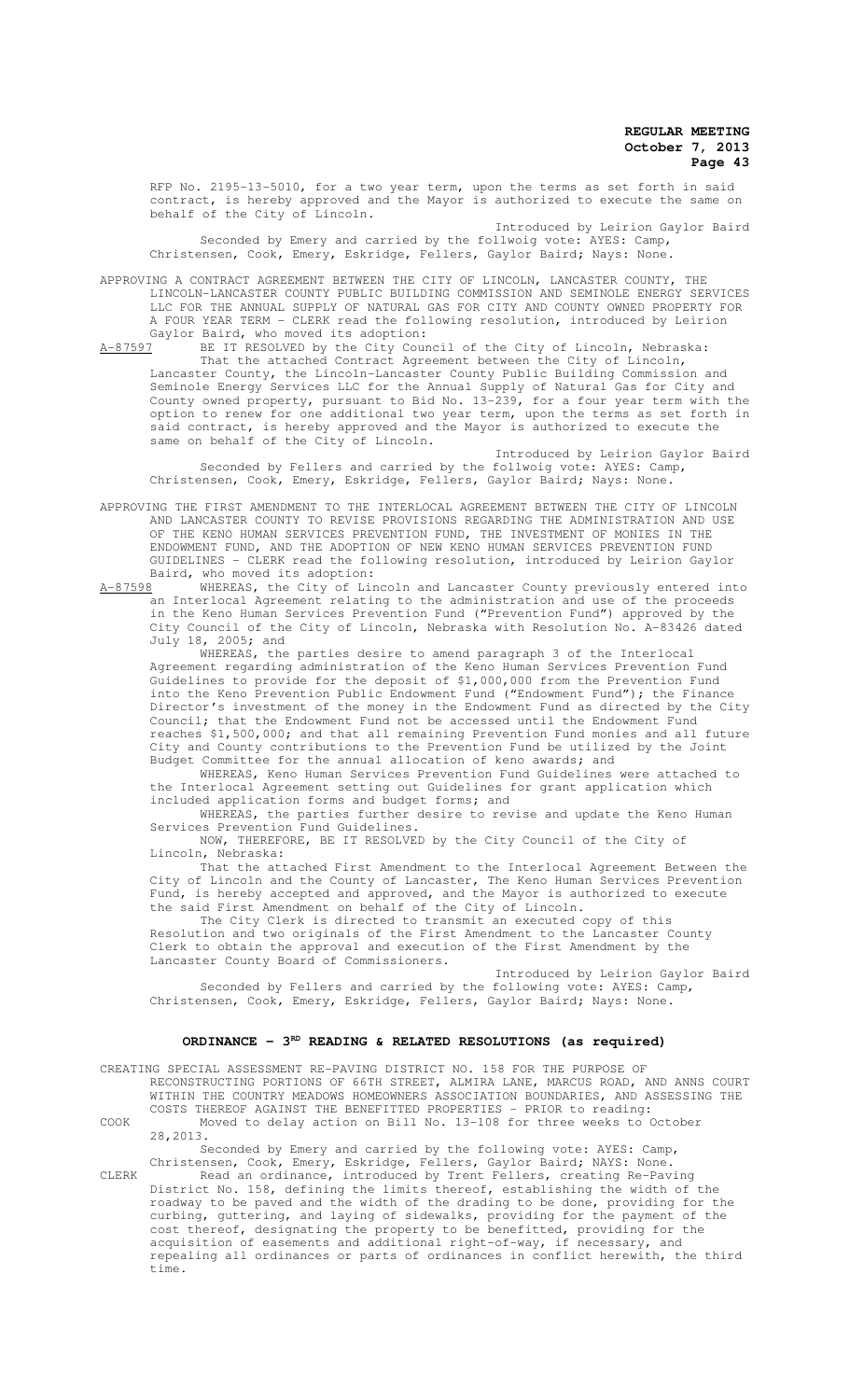AMENDING SECTION 5.04.070 OF THE LINCOLN MUNICIPAL CODE, SALE TO MINORS AND INCAPACITATED PERSONS PROHIBITED, TO DELETE THE OFFENSE OF SELLING, GIVING, DISPOSING OF, EXCHANGING, DELIVERING, OR PERMITTING THE SALE, GIFT, OF ANY ALCOHOLIC LIQUORS TO A MINOR OR INCAPACITATED PERSON AS THE STATE STATUTE PENALTY FOR SAID OFFENSE IS GREATER THAN AUTHORIZED FOR THE CITY - CLERK read an ordinance, introduced by Trent Fellers, amending Section 5.04.070 of the Lincoln Municipal Code, Sale to Minors and Incapacitated Person Prohibited, by deleting the offense of selling, giving, disposing of, exchanging, delivering, or permitting the sale, gift, or procuring of any alcoholic liquors to a minor or incapacitated person from said Section 5.04.070 as the state statute penalty for said offense is greater than authorized by the City; and repealing Section 5.04.070 of the Lincoln Municipal Code as hitherto existing, the third time. FELLERS Moved to pass the ordinance as read.

Seconded by Gaylor Baird and carried by the following vote: Camp, Christensen, Cook, Emery, Eskridge, Fellers, Gaylor Baird; NAYS: None. The ordinance, being numbered **#19926**, is recorded in Ordinance Book # 28, Page .

AMENDING CHAPTER 5.04 OF THE LINCOLN MUNICIPAL CODE, ALCOHOLIC LIQUOR, BY REPEALING SECTIONS 5.04.080 (FURNISHING FALSE IDENTIFICATION), 5.04.090 (MINORS, MISREPRESENTING AGE), 5.04.100 (MINORS, POSSESSION OF ALCOHOL), 5.04.160 (PLACES WHERE DRINKING PROHIBITED), AND 5.04.165 (OPEN CONTAINERS IN VEHICLES), AND AMENDING CHAPTER 9.16 OF THE LINCOLN MUNICIPAL CODE, OFFENSES AGAINST PUBLIC DECENCY, BY REPEALING SECTIONS 9.16.025 (MARIJUANA DEFINED), 9.16.030 (TOXIC COMPOUNDS DEFINED), 9.16.035 (PARAPHERNALIA DEFINED), 9.16.105 (PARAPHERNALIA, USE OR POSSESSION, UNLAWFUL, PENALTY), 9.16.110 (TOXIC COMPOUNDS, UNLAWFUL USE), 9.16.120 (TOXIC COMPOUNDS, UNLAWFUL POSSESSION), 9.16.130 (TOXIC COMPOUNDS, UNLAWFUL SALE), 9.16.140 (TOXIC COMPOUNDS, PENALTY FOR VIOLATIONS), 9.16.145 (POSSESSION OF MARIJUANA, ONE OUNCE OR LESS, UNLAWFUL, PENALTY) AND INCORPORATING SAID OFFENSES AND PENALTIES INTO ONE CHAPTER BY ADDING NEW CHAPTER 9.48 ENTITLED "ALCOHOL AND DRUG OFFENSES" CONSISTING OF SECTION 9.48.010, DEFINITIONS; SECTION 9.48.020, FURNISHING FALSE IDENTIFICATION; SECTION 9.48.030, MINORS, MISREPRESENTING AGE; SECTION 9.48.040, MINORS, POSSESSION OR CONSUMPTION OF ALCOHOLIC LIQUOR PROHIBITED; SECTION 9.48.050, CONSUMING ALCOHOLIC LIQUOR IN PUBLIC PROHIBITED; SECTION 9.48.060, CONSUMPTION IN UNLICENSED PREMISES PROHIBITED; 9.48.070, CONSUMPTION INSIDE VEHICLES PROHIBITED; SECTION 9.48.080, OPEN ALCOHOLIC BEVERAGE CONTAINER IN MOTOR VEHICLE PROHIBITED; SECTION 9.48.090, POSSESSION OF MARIJUANA, ONE OUNCE OR LESS, UNLAWFUL, PENALTY; SECTION 9.48.100, TOXIC COMPOUNDS, UNLAWFUL USE; SECTION 9.48.110, TOXIC COMPOUNDS, UNLAWFUL POSSESSION; SECTION 9.48.120 TOXIC COMPOUNDS, UNLAWFUL SALE; SECTION 9.48.130, PARAPHERNALIA, USE OR POSSESSION, UNLAWFUL, PENALTY; SECTION 9.48.140,VIOLATIONS, PENALTY; AND SECTION 9.48.150, SEVERABILITY AND SAVINGS CLAUSE; AMENDING SECTION 9.20.100 OF THE LINCOLN MUNICIPAL CODE TO DELETE THE MINIMUM FINES FOR FURNISHING FALSE IDENTIFICATION, MISREPRESENTING AGE, MINOR IN POSSESSION OF ALCOHOL, AND CONSUMING ALCOHOL IN PROHIBITED PLACES TO MAINTAIN CONFORMITY WITH STATE STATUTE - CLERK read an ordinance, introduced by Trent Fellers, amending Chapter 5.04 of the Lincoln Municipal Code, Alcoholic Liquor, by repealing Sections 5.04.080 (Furnishing False Identification), 5.04.090 (Minors, Misrepresenting Age), 5.04.100 (Minors, Possession of Alcohol), 5.04.160 (Places Where Drinking Prohibited), and 5.04.165 (Open Containers in Vehicles), and amending Chapter 9.16 of the Lincoln Municipal Code, Offenses Against Public Decency, by repealing Sections 9.16.025 (Marijuana Defined), 9.16.030 (Toxic Compounds Defined), 9.16.035 (Paraphernalia Defined), 9.16.105 (Paraphernalia, Use or Possession, Unlawful, Penalty), 9.16.110 (Toxic Compounds, Unlawful Use), 9.16.120 (Toxic Compounds, Unlawful Possession), 9.16.130 (Toxic Compounds, Unlawful Sale), 9.16.140 (Toxic Compounds, Penalty for Violations), 9.16.145 (Possession of Marijuana, One Ounce or Less, Unlawful, Penalty) and incorporating said offenses and penalties into one chapter by adding new Chapter 9.48 entitled "Alcohol and Drug Offenses" consisting of Section 9.48.010, Definitions; Section 9.48.020, Furnishing False Identification; Section 9.48.030, Minors, Misrepresenting Age; Section 9.48.040, Minors, Possession or Consumption of Alcoholic Liquor Prohibited; Section 9.48.050, Consuming Alcoholic Liquor in Public Prohibited; Section 9.48.060, Consumption in Unlicensed Premises Prohibited; 9.48.070, Consumption Inside Vehicles Prohibited; Section 9.48.080, Open Alcoholic Beverage Container in Motor Vehicle Prohibited; Section 9.48.090, Possession of Marijuana, One Ounce or Less, Unlawful, Penalty; Section 9.48.100, Toxic Compounds, Unlawful Use; Section 9.48.110, Toxic Compounds, Unlawful Possession; Section 9.48.120 Toxic Compounds, Unlawful Sale; Section 9.48.130, Paraphernalia, Use or Possession, Unlawful, Penalty; Section 9.48.140, Violations, Penalty; and Section 9.48.150, Severability and Savings Clause; amending Section 9.20.100 of the Lincoln Municipal Code to delete the minimum fines for furnishing false identification, misrepresenting age, minor in possession of alcohol, and consuming alcohol in prohibited places to maintain conformity with state statute; and repealing Section 9.20.100 of the Lincoln Municipal Code as hitherto existing, the third time.

FELLERS Moved to pass the ordinance as read.

Seconded by Cook and carried by the following vote: AYES: Camp, Christensen, Cook, Emery, Eskridge, Fellers, Gaylor Baird; NAYES: None. The ordinance, being numbered **#19927**, is recorded in Ordinance Book # 28, Page .

APPROVING THE LEASE AGREEMENT BETWEEN THE CITY OF LINCOLN AND 3732 HOLDINGS, LLC ALLOWING THE PROPERTY OWNER AT 6800 NORMAL BOULEVARD TO LEASE 4,525 SQUARE FEET OF SPACE WITHIN A PORTION OF HOLMES LAKE PARK TO ACCOMMODATE AN EXPANSION OF THE PARKING FOR ITS OFFICE BUILDING - CLERK read an ordinance, introduced by Trent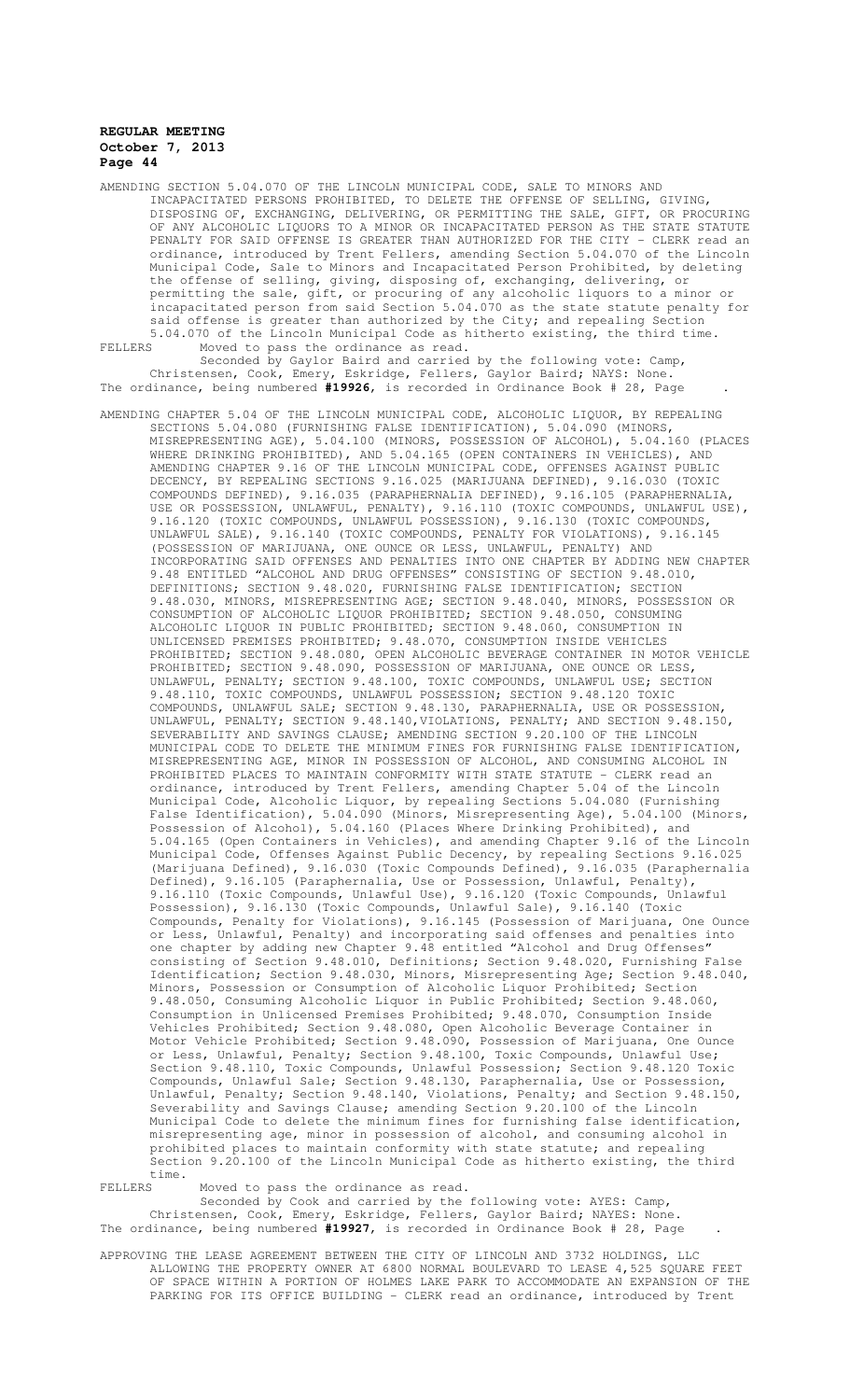Fellers, accepting and approving a Lease Agreement between the City of Lincoln, Nebraska and 3732 Holdings, LLC for the lease of a 4,525 square feet area within a portion of Holmes Lake Park to accommodate an expansion of the parking for the office building located at 6800 Normal Boulevard, the third time. FELLERS Moved to pass the ordinance as read.

Seconded by Christensen and carried by the following vote: AYES: Camp, Christensen, Cook, Emery, Eskridge, Fellers, Gaylor Baird; NAYES: None. The ordinance, being numbered **#19928,** is recorded in Ordiance Book # 28, Page .

#### **ORDINANCES - 1ST READING & RELATED RESOLUTIONS (as required)**

- APPROVING A SUBLEASE AGREEMENT BETWEEN EXPERIENCE WORKS AND THE CITY OF LINCOLN FOR THE SUBLEASE BY EXPERIENCE WORKS OF 316.74 SQUARE FEET OF SPACE AT 1111 O STREET FOR PURPOSES OF WORKFORCE INVESTMENT ACT SERVICES AND THE AMERICAN JOB CENTER FOR A ONE YEAR TERM OF OCTOBER 1, 2013 THROUGH SEPTEMBER 30, 2014 WITH THE OPTION TO RENEW FOR THREE ADDITIONAL ONE YEAR TERMS - CLERK read an ordinance, introduced by Jon Camp, accepting and approving a Sublease Agreement between the City of Lincoln, Nebraska and Experience Works for the sublease of space at 1111 0 Street, Lincoln, Lancaster County, Nebraska for a term of October 1, 2013 through September 30, 2014 with the option to renew for three additional one year terms, whereby the City of Lincoln is subleasing space to Experience Works for the purposes of Workforce Investment Act Services and the American Job Center, the first time.
- AMENDING CHAPTER 8.08 OF THE LINCOLN MUNICIPAL CODE RELATING TO BODY ART ESTABLISHMENTS BY AMENDING SECTION 8.08.060 TO INCREASE THE PERMIT FEES FOR A BODY ART ESTABLISHMENT AND AMENDING SECTION 8.08.350 TO INCREASE THE REINSTATEMENT FEE FOR A BODY ART ESTABLISHMENT - CLERK read an ordinance, introduced by Jon Camp, amending Chapter 8.08 of the Lincoln Municipal Code relating to Body Art Establishments by amending Section 8.08.060 to increase the permit fees for a body art establishment; amending Section 8.08.350 to increase the reinstatement fee for a body art establishment; and repealing Sections 8.08.060 and 8.08.350 of the Lincoln Municipal Code as hitherto existing, the first time.
- AMENDING CHAPTER 8.14 OF THE LINCOLN MUNICIPAL CODE RELATING TO CHILD CARE PROGRAMS BY AMENDING SECTION 8.14.037 TO INCREASE THE PERMIT FEES ASSOCIATED WITH CHILD CARE PROGRAMS AND AMENDING SECTION 8.14.150 TO INCREASE THE FEE FOR REINSTATEMENT OF A SUSPENDED CHILD CARE PROGRAM CERTIFICATE OF COMPLIANCE - CLERK read an ordinance, introduced by Jon Camp, amending Chapter 8.14 of the Lincoln Municipal Code relating to Child Care Programs by amending Section 8.14.037 to increase the permit fees associated with child care programs; amending Section 8.14.150 to increase the fee for reinstatement of a suspended child care program certificate of compliance; and repealing Sections 8.14.037 and 8.14.150 of the Lincoln Municipal Code as hitherto existing, the first time.
- AMENDING CHAPTER 8.20 OF THE LINCOLN MUNICIPAL CODE RELATING TO THE LINCOLN FOOD CODE BY AMENDING SECTION 8.20.150 TO INCREASE THE PERMIT FEES ASSOCIATED WITH FOOD ESTABLISHMENTS AND AMENDING SECTION 8.20.170 TO INCREASE THE FEE FOR REINSTATEMENT OF A PERMIT ASSOCIATED WITH FOOD SERVICE - CLERK read an ordinance, introduced by Jon Camp, amending Chapter 8.20 of the Lincoln Municipal Code relating to the Lincoln Food Code by amending Section 8.20.150 to increase the permit fees associated with food establishments; amending Section 8.20.170 to increase the fee for reinstatement of a permit associated with food service; and repealing Sections 8.20.150 and 8.20.170 of the Lincoln Municipal Code as hitherto existing, the first time.
- AMENDING CHAPTER 8.24 OF THE LINCOLN MUNICIPAL CODE RELATING TO THE NOISE CONTROL ORDINANCE BY AMENDING SECTION 8.24.150 TO INCREASE THE PERMIT FEE FOR A VARIANCE TO THE PROVISIONS OF LMC SECTION 8.24.090 RELATING TO NOISE DISTURBANCES - CLERK read an ordinance, introduced by Jon Camp, amending Chapter 8.24 of the Lincoln Municipal Code relating to the Noise Control Ordinance by amending Section 8.24.150 to increase the permit fee for a variance to the provisions of LMC Section 8.24.090 relating to noise disturbances; and repealing Section 8.24.150 of the Lincoln Municipal Code as hitherto existing, the first time.
- AMENDING CHAPTER 8.38 OF THE LINCOLN MUNICIPAL CODE RELATING TO PUBLIC SWIMMING POOLS BY AMENDING SECTION 8.38.090 TO INCREASE THE PERMIT FEE FOR THE OPERATION OF A CLASS A OR CLASS B SWIMMING POOL - CLERK read an ordinance, introduced by John Camp, amending Chapter 8.38 of the Lincoln Municipal Code relating to Public Swimming Pools by amending Section 8.38.090 to increase the permit fee for the operation of a Class A or Class B swimming pool; and repealing Section 8.38.090 of the Lincoln Municipal Code as hitherto existing, the first time.
- AMENDING CHAPTER 8.40 OF THE LINCOLN MUNICIPAL CODE RELATING TO SPA FACILITIES BY AMENDING SECTION 8.40.070 TO INCREASE THE PERMIT FEES ASSOCIATED WITH THE OPERATION OF SPA FACILITIES - CLERK read an ordinance, introduced by Jon Camp, amending Chapter 8.40 of the Lincoln Municipal Code relating to Spa Facilities by amending Section 8.40.070 to increase the permit fees associated with the operation of spa facilities; and repealing Section 8.40.070 of the Lincoln Municipal Code as hitherto existing, the first time.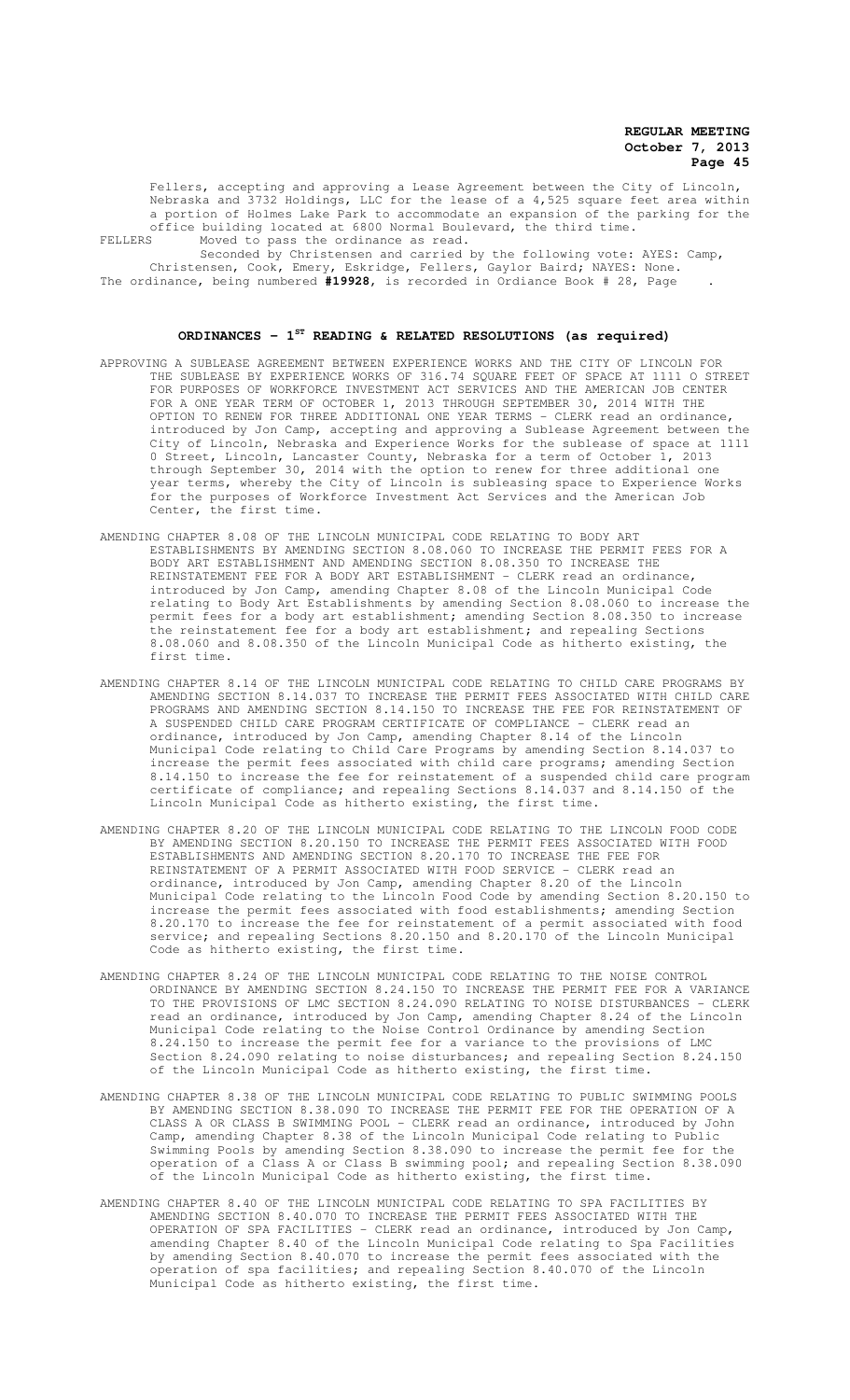- AMENDING CHAPTER 8.44 OF THE LINCOLN MUNICIPAL CODE RELATING TO WATER WELLS BY AMENDING SECTION 8.44.070 TO INCREASE THE PERMIT FEES ASSOCIATED WITH WATER WELLS - CLERK read an ordinance, introduced by Jon Camp, amending Chapter 8.44 of the Lincoln Municipal Code relating to Water Wells by amending Section 8.44.070 to increase the permit fees associated with water wells; and repealing Section 8.44.070 of the Lincoln Municipal Code as hitherto existing, the first time.
- AMENDING SECTION 24.38.070 OF THE LINCOLN MUNICIPAL CODE RELATING TO FEES FOR ON-SITE WASTEWATER TREATMENT SYSTEMS TO INCREMENTALLY INCREASE SAID FEES TO COVER COSTS OF PROVIDING REQUIRED SERVICES TO BUSINESS AND INDUSTRY AND TO PROTECT THE HEALTH OF THE RESIDENTS OF CITY - CLERK read an ordinance, introduced by Jon Camp, amending Section 24.38.070 of the Lincoln Municipal Code relating to fees for On-site Wastewater Treatment Systems to incrementally increase said fees to cover costs of providing required services to business and industry and to protect the health of the residents of City; and repealing Section 24.38.070 of the Lincoln Municipal Code as hitherto existing, the first time.
- AMENDING SECTION 24.42.110 OF THE LINCOLN MUNICIPAL CODE TO INCREASE FEES ASSOCIATED WITH THE REGULATION OF PROPERTY TRANSFERS WITH ON-SITE WASTEWATER TREATMENT SYSTEMS - CLERK read an ordinance, introduced by Jon Camp, amending Section 24.42.110 of the Lincoln Municipal Code to increase fees associated with the regulation of property transfers with on-site wastewater treatment systems; and repealing Section 24.42.110 of the Lincoln Municipal Code as hitherto existing, the first time.

# **RESOLUTIONS - 1ST READING - ADVANCE NOTICE**

- ACCEPTING THE REPORT OF NEW AND PENDING CLAIMS AGAINST THE CITY AND APPROVING DISPOSITION OF CLAIMS SET FORTH FOR THE PERIOD OF SEPTEMBER 16-30, 2013.
- APPROVING A SERVICE AGREEMENT BETWEEN THE CITY OF LINCOLN, ON BEHALF OF THE LINCOLN-LANCASTER COUNTY HEALTH DEPARTMENT, AND IOWA COLLEGE ACQUISITION, LLC, DBA KAPLAN UNIVERSITY, FOR FEDERAL WORK STUDY PROGRAM FUNDS FOR STUDENTS ENROLLED IN A BUSINESS PROGRAM TO PROVIDE BASIC OFFICE ASSISTANCE AT THE HEALTH DEPARTMENT FOR A TERM OF JULY 1, 2013 THROUGH JUNE 30, 2015. (CONSENT)
- COMP. PLAN CONFORMANCE NO. 13007 APPROVING THE ANTELOPE VALLEY REDEVELOPMENT PLAN TO<br>ADD THE "21ST AND N REDEVELOPMENT PROJECT: THE EXCHANGE AT ANTELOPE VALLEY" FOR ADD THE "21ST AND N REDEVELOPMENT PROJECT: THE EXCHANGE AT ANTELOPE VALLEY" (A) A 12,000 SQUARE FOOT MIXED USE RETAIL BUILDING AND 28 DWELLING UNITS; (B) 67 DWELLING UNITS; AND (C) A 40,000 SQUARE FOOT GROCERY STORE IN THE AREA GENERALLY LOCATED AT S. 21ST STREET AND N STREET BETWEEN K STREET ON THE SOUTH, N STREET ON THE NORTH, S. ANTELOPE VALLEY PARKWAY ON THE WEST AND 23RD STREET ON THE EAST.
- ADOPTING INCREASED FEES FOR SPECIAL WASTE PERMITS AS AUTHORIZED UNDER SECTION 8.32.090 OF THE LINCOLN MUNICIPAL CODE.
- AMENDING THE LINCOLN-LANCASTER COUNTY AIR POLLUTION CONTROL REGULATIONS AND STANDARDS, ARTICLE 1, SECTION 6, TO INCREASE FEES FOR REQUIRED SERVICES TO BUSINESS AND INDUSTRY.
- ADOPTING INCREASED FEES FOR CONDUCTING NATIONAL POLLUTANT DISCHARGE ELIMINATION SYSTEM (NPDES) STORMWATER PERMIT COMPLIANCE INSPECTIONS AT REGULATED INDUSTRIAL FACILITIES.
- APPROVING AN AMENDMENT TO THE FY 12/13 CIP TO ADD AN APPROPRIATION OF \$1 MILLION FOR THE CONSTRUCTION OF THE SECOND HORIZONTAL COLLECTOR WELL CAISSON AND LATERALS IN LINCOLN'S WELL FIELD NEAR ASHLAND, NEBRASKA.

## **MISCELLANEOUS BUSINESS**

- ESTABLISHING A ROADS TO JOBS FUND TO MAKE FUNDS AVAILABLE FOR ROAD PROJECTS, DECLARING A SURPLUS OF \$8,000,000.00 IN THE SPECIAL ASSESSMENT REVOLVING FUND, AND AUTHORIZING THE TRANSFER OF SAID FUNDS TO THE ROADS TO JOBS FUND. (5/11/09 - PLACED ON INDEFINITE PENDING)
- FELLERS Moved to withdraw Bill No. 09R-76.

Seconded by Camp and carried by the following vote: AYES: Camp,

- Christensen, Cook, Emery, Eskridge, Fellers, Gaylor Baird; NAYS: None. The ordinance, having been **WITHDRAWN**, was assigned the File **#38-4637** and was placed on file in the Office of the City Clerk.
- AMENDING CHAPTER 10.32 OF THE LINCOLN MUNICIPAL CODE RELATING TO STOPPING, STANDING AND PARKING OF VEHICLES BY ADDING A NEW SECTION NUMBERED 10.32.075 TO PROHIBIT THE PARKING OF TRUCKS ON A STREET MORE THAN 400 FEET FROM THE PRIMARY PLACE OF BUSINESS AND PROVIDING CERTAIN EXCEPTIONS. (4/11/11 - 3RD READING W/CON'T. P.H. ON 4/18/11) (4/18/11 - PLACED ON INDEFINITE PENDING FELLERS Moved to withdraw Bill No. 11-39.

Seconded by Camp and carried by the following vote: AYES: Camp,

Christensen, Cook, Emery, Eskridge, Fellers, Gaylor Baird; NAYS: None.

The ordinance, having been **WITHDRAWN,** was assigned the File **#38-4638** and was placed on file in the Office of the City Clerk.